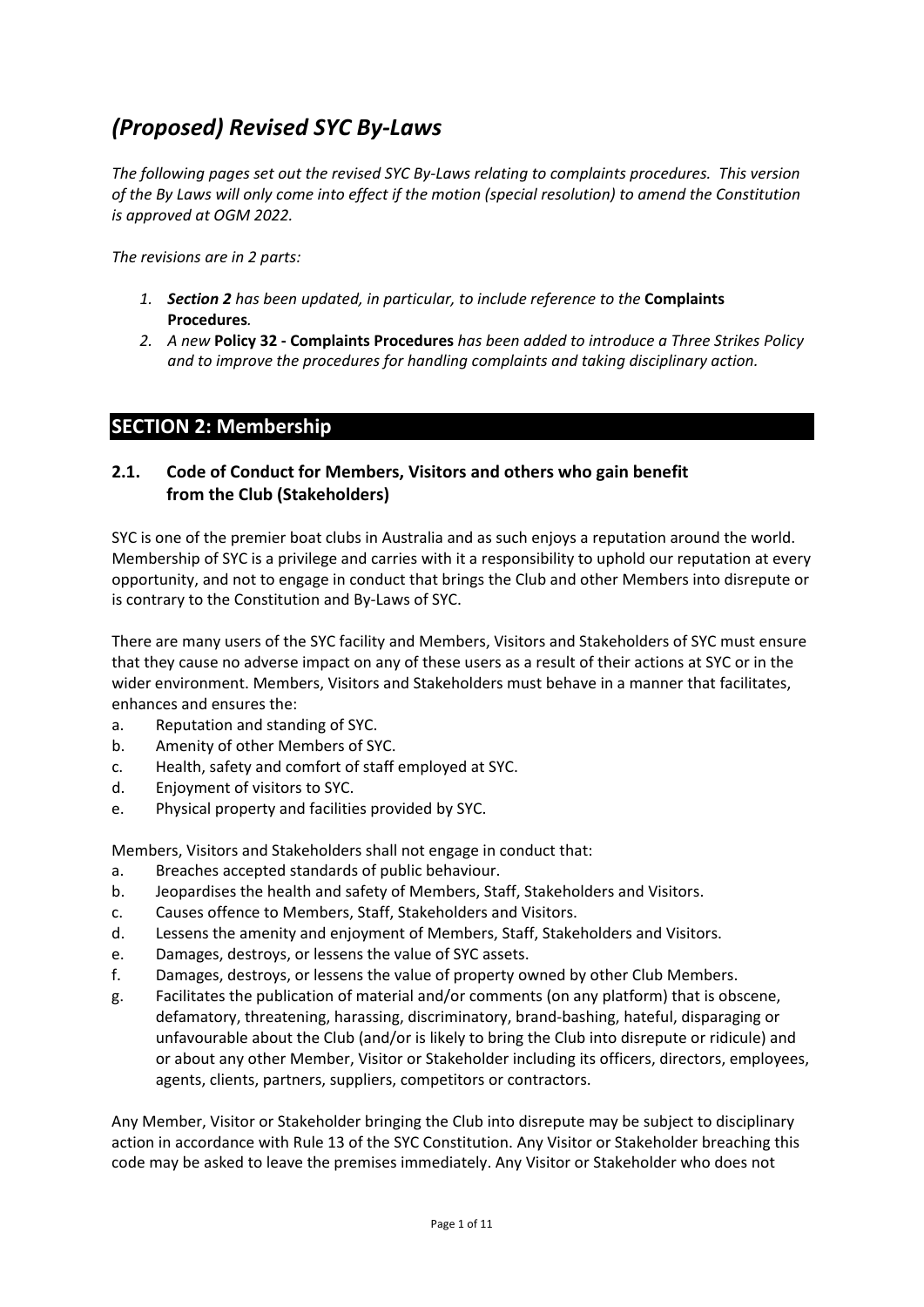recognise or demonstrate an ongoing understanding of this code of conduct may be asked to stay away indefinitely.

## **2.1.1 Complaints Procedures**

SYC is committed to upholding its code of conduct and creating a safe, fair and inclusive environment for everyone associated with our Club. Every person is to be treated with respect and dignity and protected from discrimination, harassment and abuse and other forms of inappropriate behaviour.

All complaints will be dealt with promptly, seriously, and sensitively. The procedures for handling and resolving complaints are outlined in Policy 32. A complaint may be handled informally or formally. Individuals may also seek to have their complaint handled by an external agency under anti-discrimination, child protection, criminal or other relevant legislation.

SYC will generally aim to respect a complainant's wishes regarding confidentiality, however reserves the right to disclose information in any disciplinary procedures, and where required by law.

SYC will aim to ensure that its complaints procedures have integrity and are free of unfair repercussions or victimisation against any person making a complaint.

A mediation process under Policy 32 is available to resolve a dispute confidentially, quickly and fairly by agreement with the assistance of an independent mediator. A grievance procedure is also available under Rule 35 of the Constitution.

In accordance with Rule 13 of the Constitution, a disciplinary sub-committee may be convened to hear an alleged breach of its Constitution, By-Laws or Policies.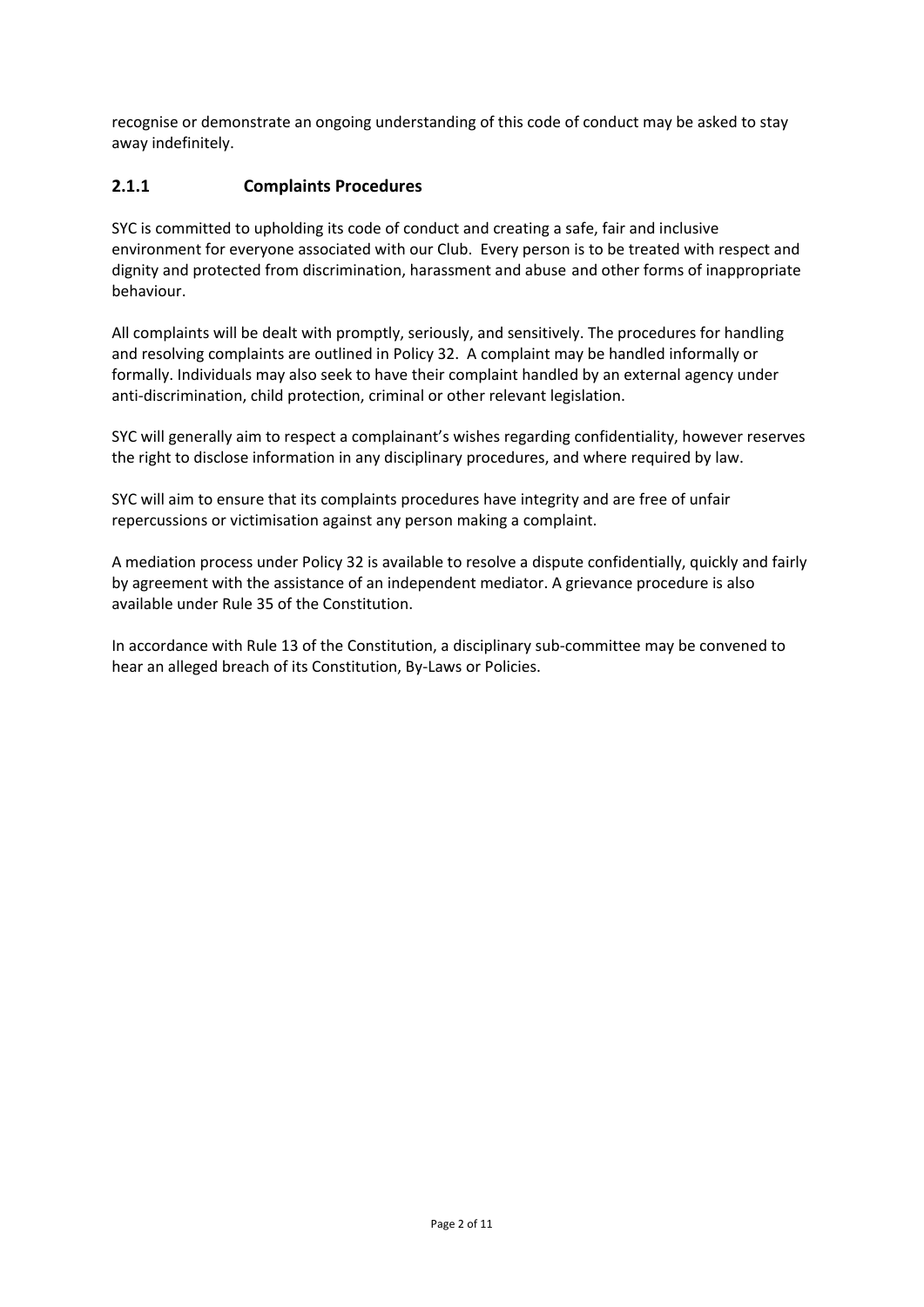# **Policy 32 – Complaints Procedures**

## **Introduction**

SYC will deal with all complaints in a fair, timely and transparent manner. All complaints will be treated seriously.

SYC will provide individuals with a formal and informal process to resolve the matter, along with access to an external complaint handling body, based on the nature of the complaint and SYC's Rules, By-Laws and Policies.

SYC also provides an appeals process for those matters.

SYC will maintain confidentiality where possible and as provided in this policy and seek to ensure that no one is victimised for making, supporting or providing information about a complaint.

This Policy outlines the following procedures:

- 1. Complaint handling
- 2. Mediation
- 3. Investigation

We will ensure that all the complaints we receive are properly documented. This includes recording how the complaint was resolved and the outcome of the complaint. This information, and any additional records and notes, will be stored confidentially on the Club membership system.

We will treat any allegation of child abuse or neglect promptly, seriously and with a high degree of sensitivity. We will ensure that everyone who works with our organisation in a paid or unpaid capacity understands how to appropriately receive and record allegations of child abuse and neglect and how to report those allegations to the relevant authorities.

SYC will generally aim to respect a complainant's wishes regarding confidentiality, however reserves the right to disclose information in any disciplinary procedures, and where required by law.

Attached to this Policy is a standard form for recording a complaint.

# **1. Complaint Handling Procedure**

SYC is committed to supporting people associated with the Club to make and resolve any complaints they may have in a fair, timely and effective way.

**We will endeavour to deal with complaints on a confidential basis**. We will not provide information about the complaint to another person without the complainant's consent, except if the law requires us to disclose this information or we consider it necessary having regard to the nature of the complaint. If a complainant does not wish for full details of their complaint to be provided to the person or people against whom the complaint has been made, then some dispute resolution options may not be suitable.

We will provide **informal and formal procedures** to deal with complaints. Individuals can also make **complaints to external organisations** under anti-discrimination, child protection and other relevant laws.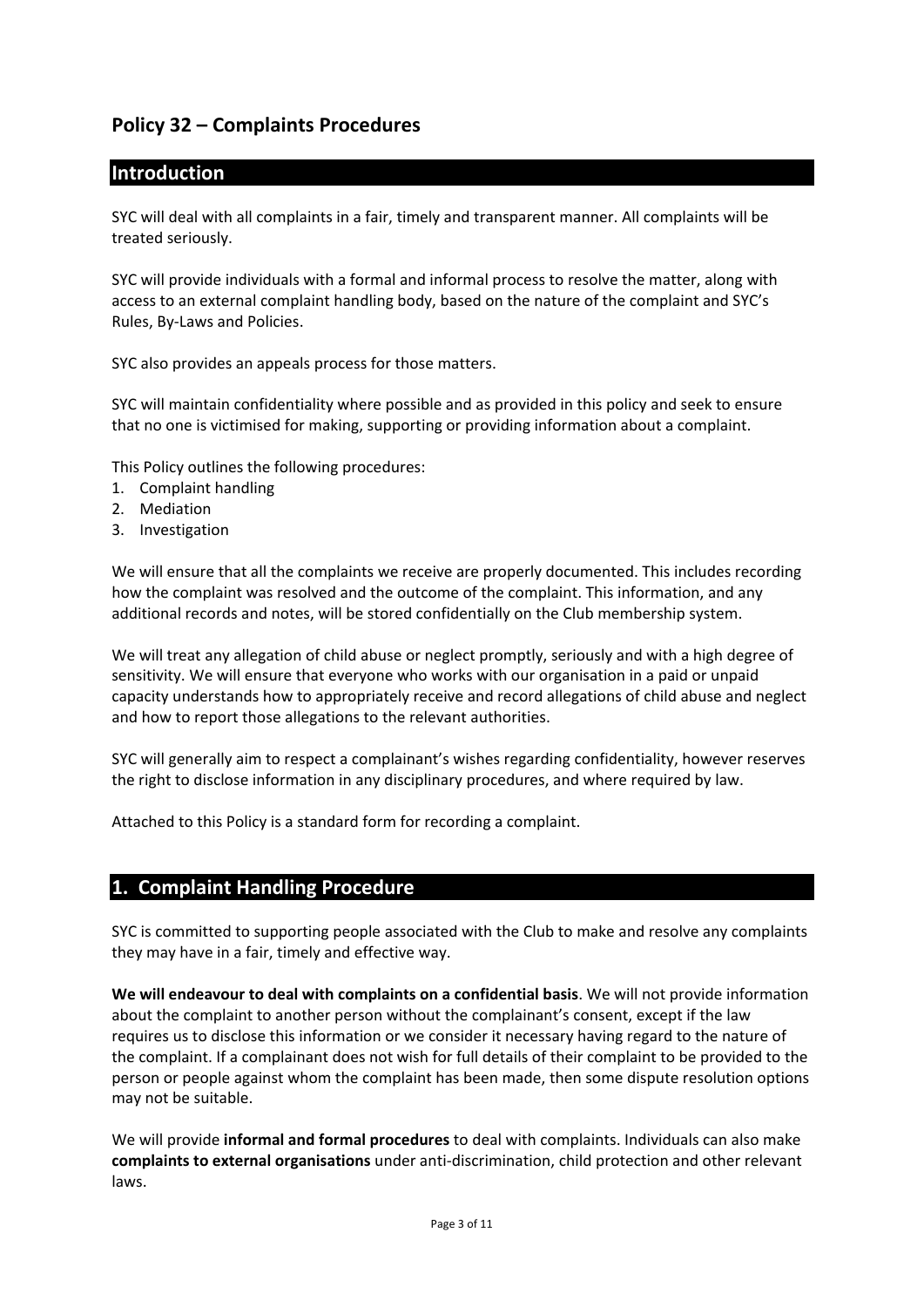### **Informal Approaches**

### **Step 1: Talk with the other person** (if safe, reasonable and appropriate)

If you feel confident and comfortable to do so, you can approach the other person to discuss the issues and try and resolve the problem directly.

#### **Step 2: Contact the Club**

We encourage you to talk with a senior member of SYC's staff, the CEO or a member of the General Committee if:

- step 1 (above) is not appropriate;
- you are not sure how to handle the problem by yourself;
- you want to talk confidentially with someone and find out what options are available to address your concern; or
- the concern continues after you approached the other person.

The person you contact will consider whether they are an appropriate person to assist you and if not, refer or introduce you to a more appropriate person, who shall be a Flag Officer, Committee Member or senior manager (**Appropriate Club Representative**).

The Appropriate Club Representative will:

- ask how you would like your concern to be resolved and if you need support
- seek to provide different options for you to address your concern
- act as a support person, if you wish
- refer you to an appropriate person (e.g. a mediator) to help you address your concern, if appropriate
- inform the relevant government authorities and/or police, if required by law to do so
- where possible and appropriate, maintain confidentiality.

Alternatively, if you prefer you can download and complete the SYC Complaint Form and submit it to the CEO.

### **Step 3: Decide how to address your concern**

After talking with the Appropriate Club Representative, you may decide:

- there is no problem;
- the problem is minor and you do not wish to take the matter forward;
- to try to resolve the problem yourself, with or without a support person;
- to resolve the problem with the help of someone impartial, such as a mediator; or
- to resolve the matter through a formal process.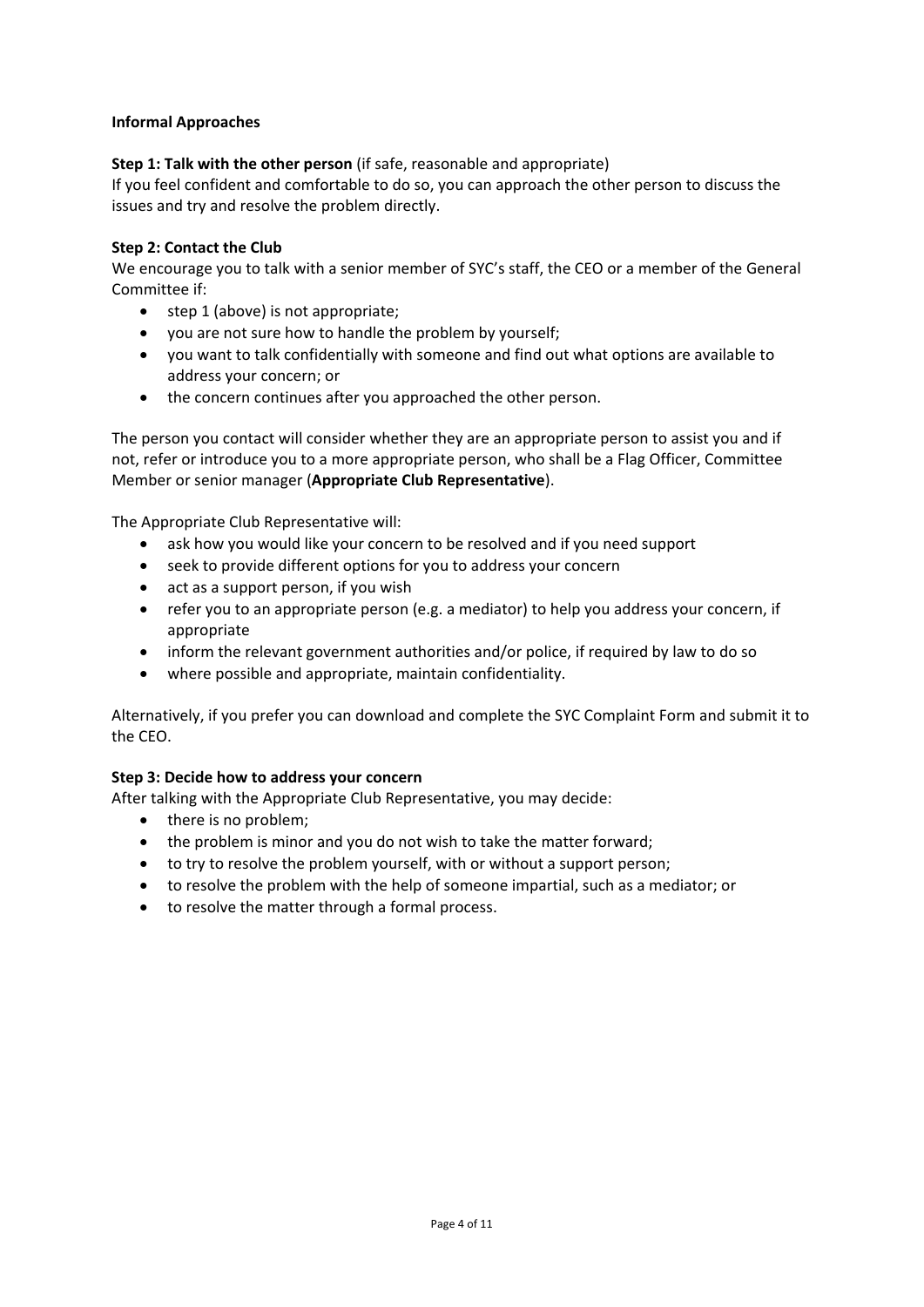### **Formal Approaches**

#### **Step 4: Make a complaint**

If it is not possible or appropriate to resolve your complaint through an informal process, you may:

- make a complaint in writing to the CEO;
- make a complaint in writing to a Flag Officer;
- initiate the grievance procedure under the Constitution; or
- approach a relevant external agency, such as an anti-discrimination or equal opportunity commission, for advice and assistance.

After receiving a complaint in writing, and based on the material you provide, the CEO or Flag Officer will decide whether:

- they or another person should be Appropriate Club Representative to receive and handle the complaint;
- the nature and seriousness of the complaint requires a formal resolution procedure;
- to refer the complaint to **mediation;**
- to appoint a person to **investigate** the complaint;
- to refer the complaint to a **disciplinary sub-committee;**
- to recommend the complainant initiate the **grievance procedure** under the Constitution
- to refer the matter to the **police or other appropriate authority**; and/or
- to implement immediately any interim arrangements that will apply until the complaint process is completed.

In dealing with your formal complaint, the Appropriate Club Representative will take into account:

- whether he or she has had any personal involvement in the circumstances and if so, whether another Appropriate Club Representative should handle the complaint;
- your wishes, and the wishes of the respondent, regarding how the complaint should be handled;
- the relationship between you and the respondent (e.g. an actual or perceived power imbalance between you and the respondent);
- whether the facts of the complaint are in dispute; and
- the urgency of the complaint, including the possibility that you might face further unacceptable behaviour while the complaint process is underway.

The Appropriate Club Representative will, where appropriate or necessary:

- provide the information received from you to the other person(s) involved and ask for a response;
- decide if there is enough information to determine whether the matter alleged in your complaint did or did not occur; and/or
- determine what, if any, further action to take, including referring the matter for investigation or disciplinary action in accordance with this policy and/or the Constitution.

### **Step 5: Investigating the complaint**

In some cases, an investigation may be required to determine the facts surrounding the complaint. Our investigations procedure is outlined in Section 3 of this Policy.

Following the investigation, a written report will be provided to the Appropriate Club Representative:

• If the complaint is referred to **mediation**, we will follow the steps outlined in Section 2 of this Policy or as agreed by you, the respondent and the mediator.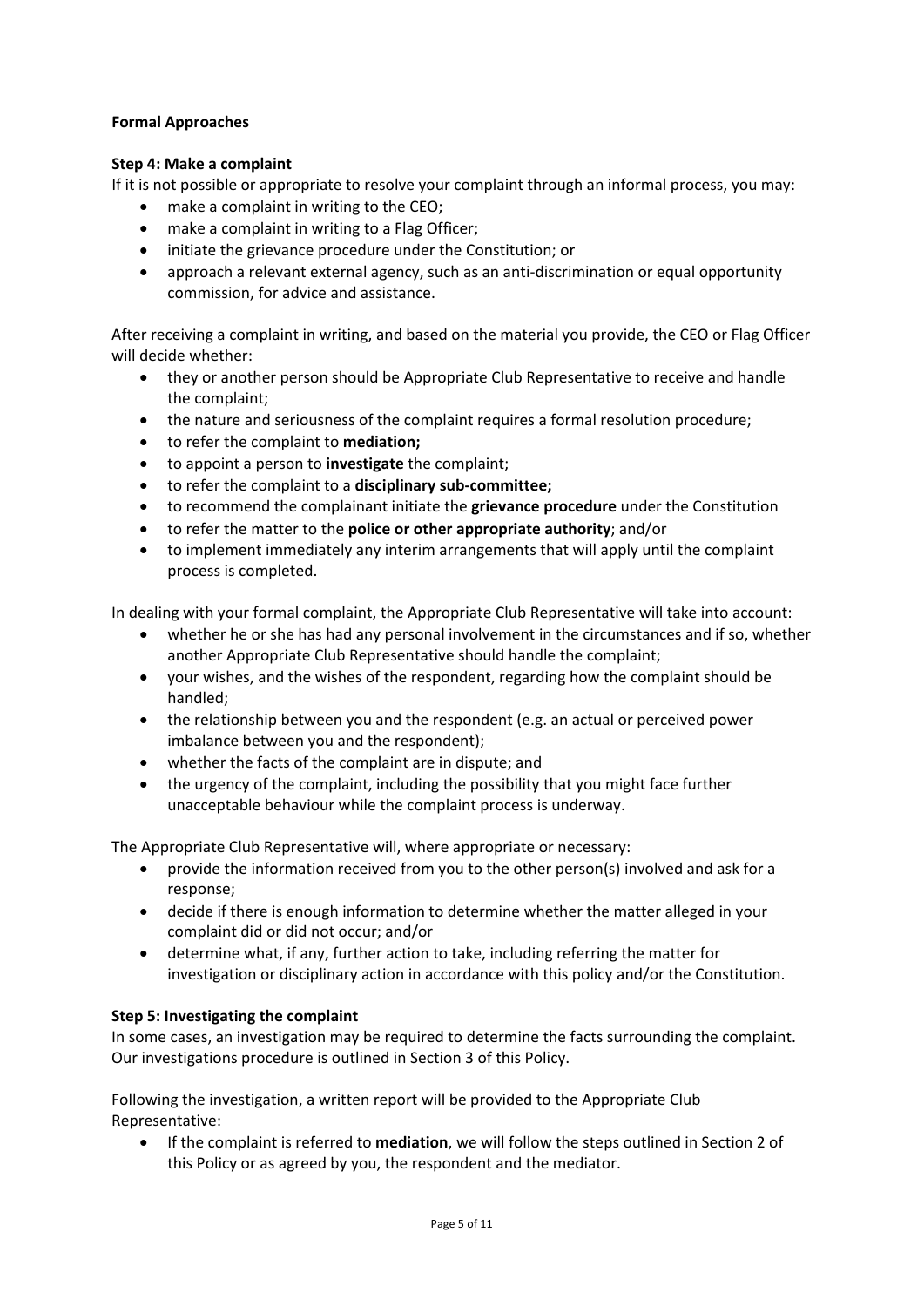- If the complaint is referred to a **disciplinary sub-committee**, the Disciplinary Meeting will be conducted in accordance with the Constitution.
- If the complaint is referred to the **police or another external agency**, we will endeavour to provide all reasonable assistance required by the police or the agency.

### **Step 6: Reconsidering a complaint or appealing a decision**

If the matter is referred to mediation and is not resolved at mediation, you may request that the Appropriate Club Representative reconsider the complaint in accordance with Step 3.

#### **Step 7: Documenting the resolution**

The Appropriate Club Representative will record the complaint, the steps taken to resolve it and the outcome. This information will be stored confidentially on the club membership system.

### **Approaching External Organisations**

If you feel that you have been harassed or discriminated against, you can seek advice from the government anti-discrimination or equal opportunity commission. There is no obligation to make a formal complaint. However, if the commission advises you that the issues appear to be within its jurisdiction, you may choose to lodge a formal complaint with the commission.

The commission may investigate your complaint. The commission may also attempt to conciliate the complaint on a confidential basis. If this fails, or if it is not appropriate, the complaint may go to a formal hearing. The tribunal will make a finding and decide what action, if any, will be taken.

Serious incidents, such as assault or sexual assault, should be reported to the police.

## **2. Mediation**

Mediation is a process that seeks to resolve complaints with the assistance of an impartial person – the mediator.

The mediator does not decide who is right or wrong and does not tell either side what they must do. Instead, he or she helps those involved to discuss the issues and seeks to facilitate a mutually agreeable solution.

Our approach to mediation follows the steps set out below*.* 

- 1. The Appropriate Club Representative will appoint an appropriate mediator to help resolve the complaint. This will be done under the direction of SYC and in consultation with the complainant and the respondent(s). The mediator will be an independent person in the context of the complaint, however this does not preclude a person with an association with SYC acting as mediator.
- 2. The mediator will talk with the complainant and respondent(s) about how the mediation will take place and who will participate. At a minimum, the mediator will prepare an agenda of issues to be discussed.
- 3. All issues raised during mediation will be treated confidentially. We also respect the rights of the complainant and the respondent(s) to pursue an alternative process if the complaint is not resolved.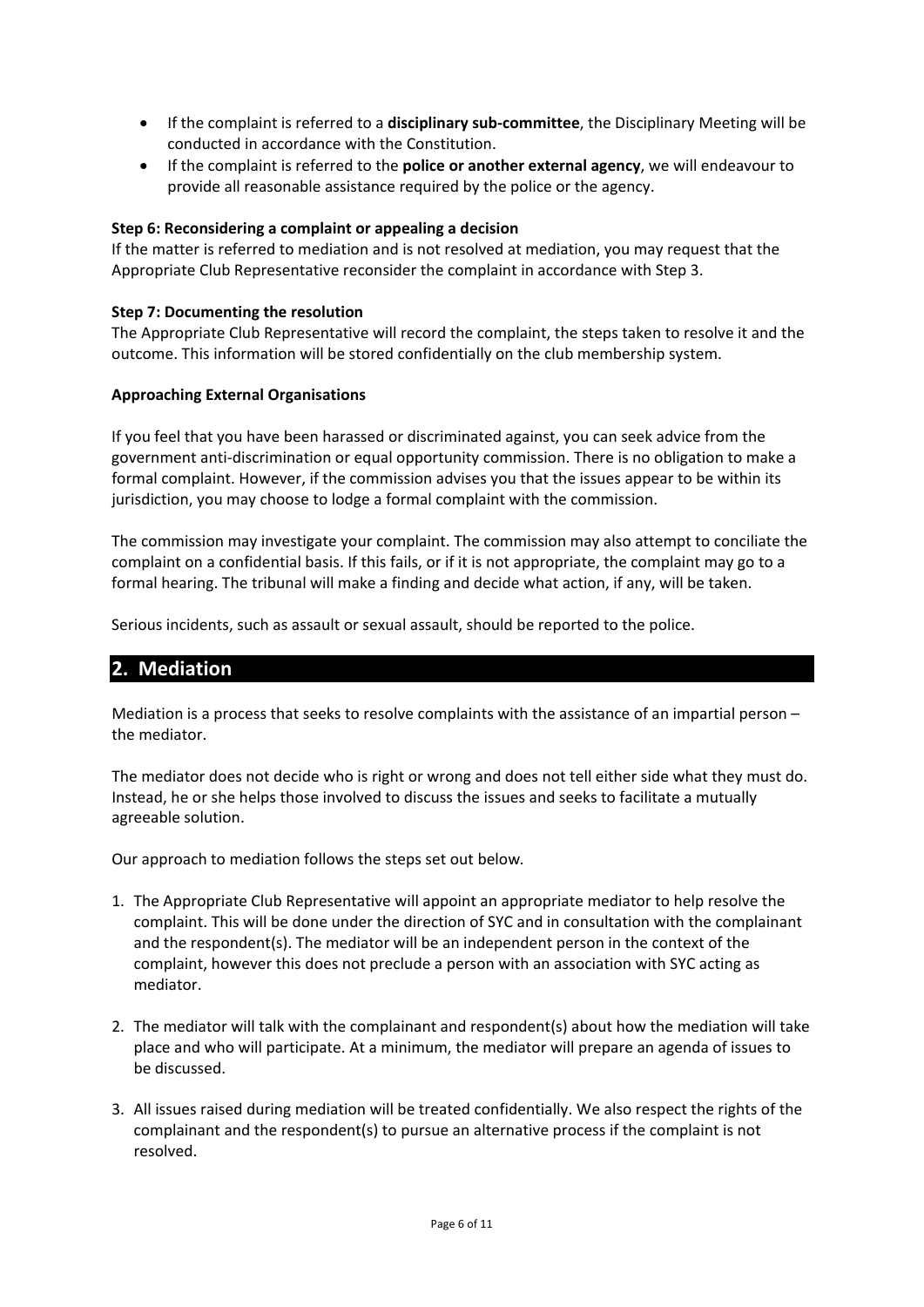- 4. If the complaint is resolved by mediation, where appropriate the mediator may seek to ensure the parties execute a document that sets out the agreement that has been reached. This agreement will be signed by the complainant and the respondent(s). We expect the parties involved to respect and comply with the terms of the agreement.
- 5. If the complaint is not resolved by mediation within 10 days of receiving a written complaint, the complainant may:
	- write to the Appropriate Club Representative to request that the Appropriate Club Representative reconsider the complaint; and
	- approach any relevant external agency, such as an anti-discrimination or equal opportunity commission, to resolve the matter.

We recognise that there are some **situations where mediation may not be appropriate**, including:

- when the people involved have completely different versions of the incident;
- when one or both parties are unwilling to attempt mediation;
- when there is a real or perceived power imbalance between the people involved;
- matters that involve serious allegations.

# **3. Investigation Process**

There will be times when a complaint will need to be investigated and information gathered.

An investigation helps determine the facts relating to the incident, if requested, recommendations as to possible findings and next steps.

Any investigation we conduct will be fair to all people involved. The investigation process will be undertaken by an unbiased person.

If we decide that a complaint should be investigated, we will follow the steps outlined below.

- 1. We will provide a written brief to the investigator that sets out the terms of engagement and his or her roles and responsibilities.
- 2. The investigator may:
	- interview the complainant and record the interview in writing;
	- provide full details of the complaint to the respondent(s) so that they can respond;
	- interview the respondent(s) to allow them to answer the complaint and record the interview in writing;
	- obtain statements from witnesses and collect other relevant evidence;
	- make a finding as to whether the complaint is:
		- o **substantiated** (there is sufficient evidence to support the complaint)
		- o **inconclusive** (there is insufficient evidence either way);
		- o **unsubstantiated** (there is sufficient evidence to show that the complaint is unfounded);
		- o **mischievous, vexatious or knowingly untrue**.
	- provide a report to the CEO documenting the complaint, the investigation process, the evidence and, if requested, any findings and recommendations.
- 3. We will provide a report to the complainant and the respondent(s) documenting the complaint, the investigation process and summarising key points from the investigation.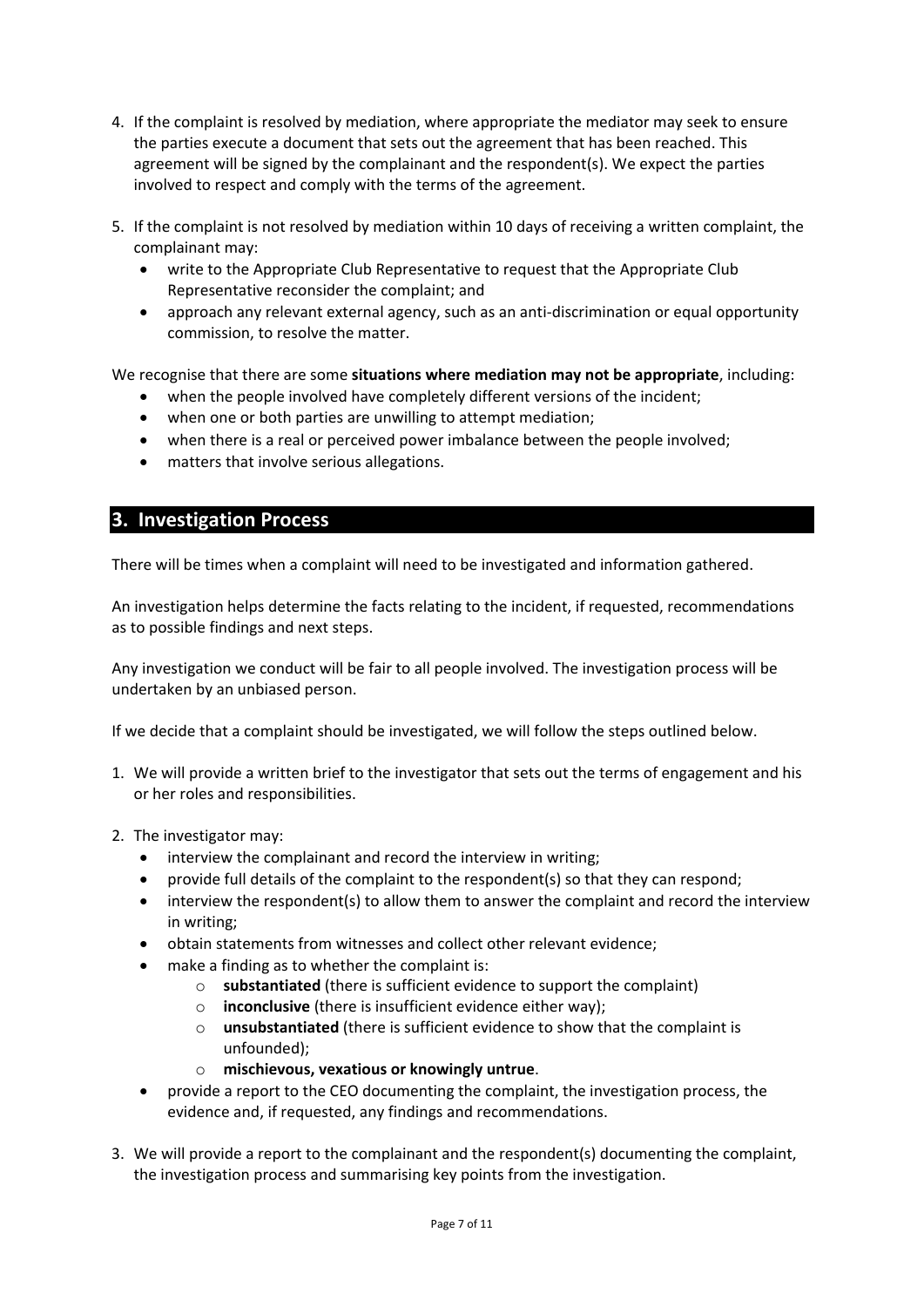4. The complainant and the respondent(s) will be entitled to support throughout this process from their chosen support person or adviser (e.g. CEO or other person).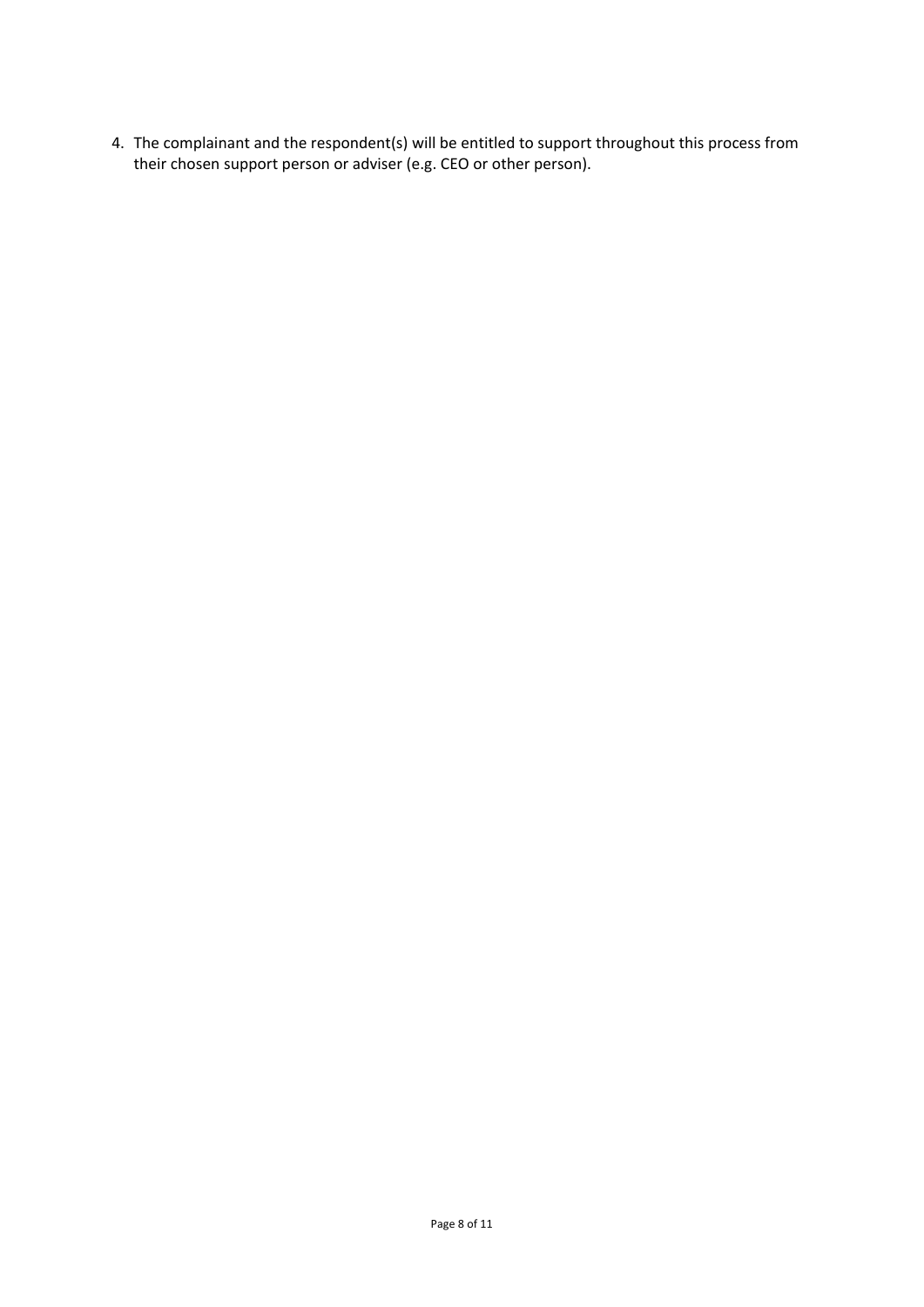# **Attachment to Policy 32**

**SYC Complaint Form**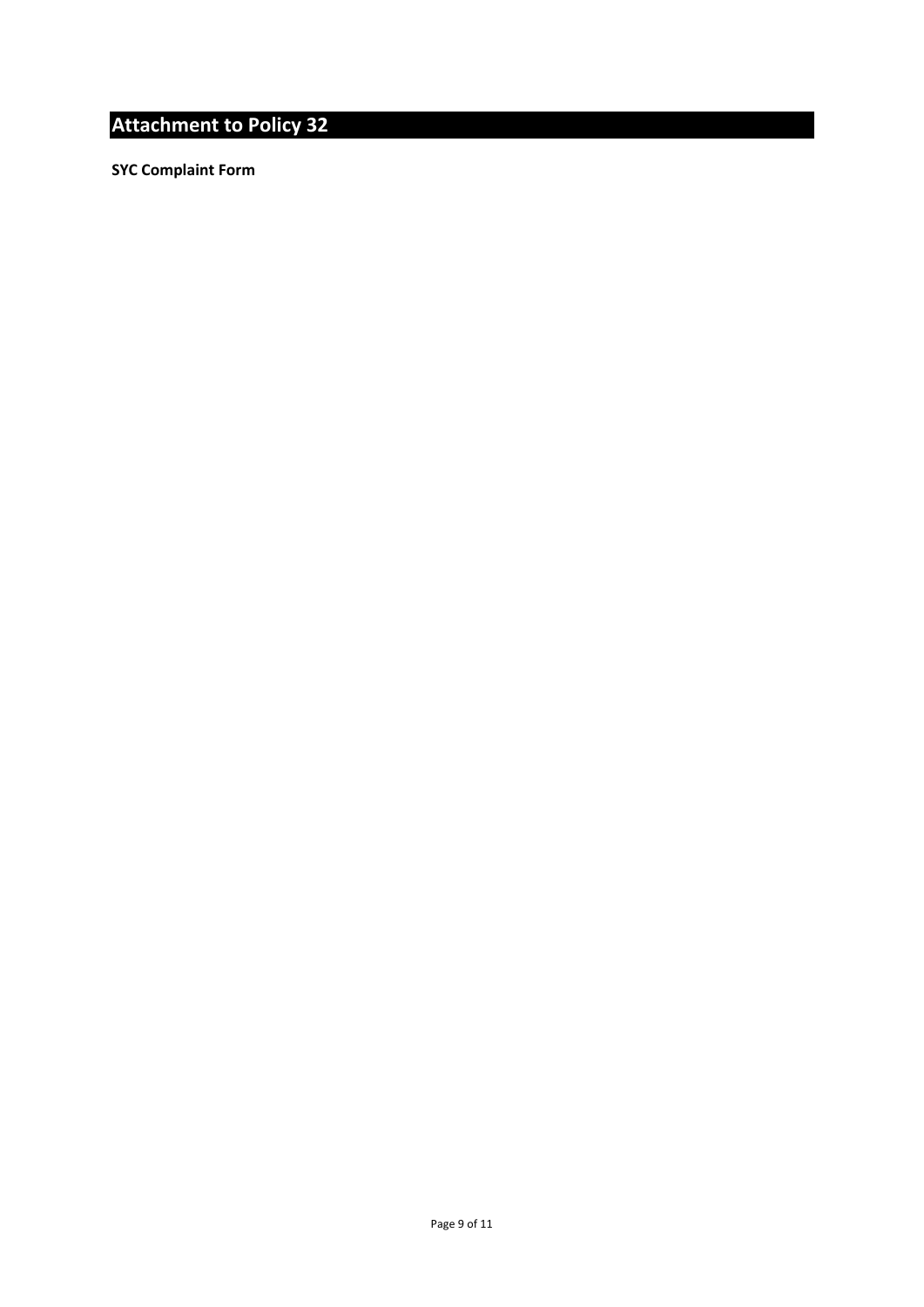# **SYC Complaint Form (Strictly Confidential)**

| Is complainant a SYC Member: $Y \square \square \square$                                   |                                  |                                      | Membership No. ________                 |  |
|--------------------------------------------------------------------------------------------|----------------------------------|--------------------------------------|-----------------------------------------|--|
| Complainant's role/position: $\Box$ Administrator (Volunteer)                              |                                  |                                      | □ Parent                                |  |
|                                                                                            | □ Sailing / Boating Participant  |                                      | □ Spectator                             |  |
|                                                                                            | □ Coach / Instructor / Assistant |                                      | □ Support Personnel                     |  |
|                                                                                            | □ Employee (Paid)                |                                      | □ Other                                 |  |
|                                                                                            | □ Official                       |                                      | <u> 1980 - Johann Barbara, martin a</u> |  |
| Name of person complained about (Respondent): ___________________________________          |                                  |                                      |                                         |  |
|                                                                                            |                                  |                                      | □ Parent                                |  |
|                                                                                            | □ Sailing / Boating Participant  |                                      | □ Spectator                             |  |
|                                                                                            | □ Coach / Instructor / Assistant |                                      | □ Support Personnel                     |  |
|                                                                                            | □ Employee (Paid)                |                                      | □ Other                                 |  |
|                                                                                            | $\Box$ Official                  |                                      |                                         |  |
|                                                                                            |                                  |                                      |                                         |  |
|                                                                                            |                                  |                                      |                                         |  |
|                                                                                            |                                  |                                      |                                         |  |
| Description of alleged incident (Attach photos, drawings, or extra paperwork if required): |                                  |                                      |                                         |  |
| Nature of Complaint                                                                        | □ Harassment                     | $\square$ Discrimination             | $\Box$ Sexual / Sexist                  |  |
|                                                                                            |                                  |                                      |                                         |  |
| (category/basis/grounds)                                                                   | □ Selection dispute              | $\Box$ Coaching methods              | $\square$ Sexuality                     |  |
|                                                                                            | $\square$ Personality clash      | □ Verbal abuse                       | $\square$ Bullying                      |  |
| Tick more than one box                                                                     | $\Box$ Disrespectful / Rude      | $\Box$ Physical abuse<br>$\Box$ Race |                                         |  |
| if necessary                                                                               | $\square$ Disability             | $\Box$ Victimisation                 | $\Box$ Religion                         |  |
|                                                                                            | □ Child abuse                    | □ Unfair decision                    | $\square$ Pregnancy                     |  |
|                                                                                            | □ Other                          |                                      |                                         |  |

Are you happy for this form to be submitted to the Respondent?  $Y \square \mathbb{N} \square$